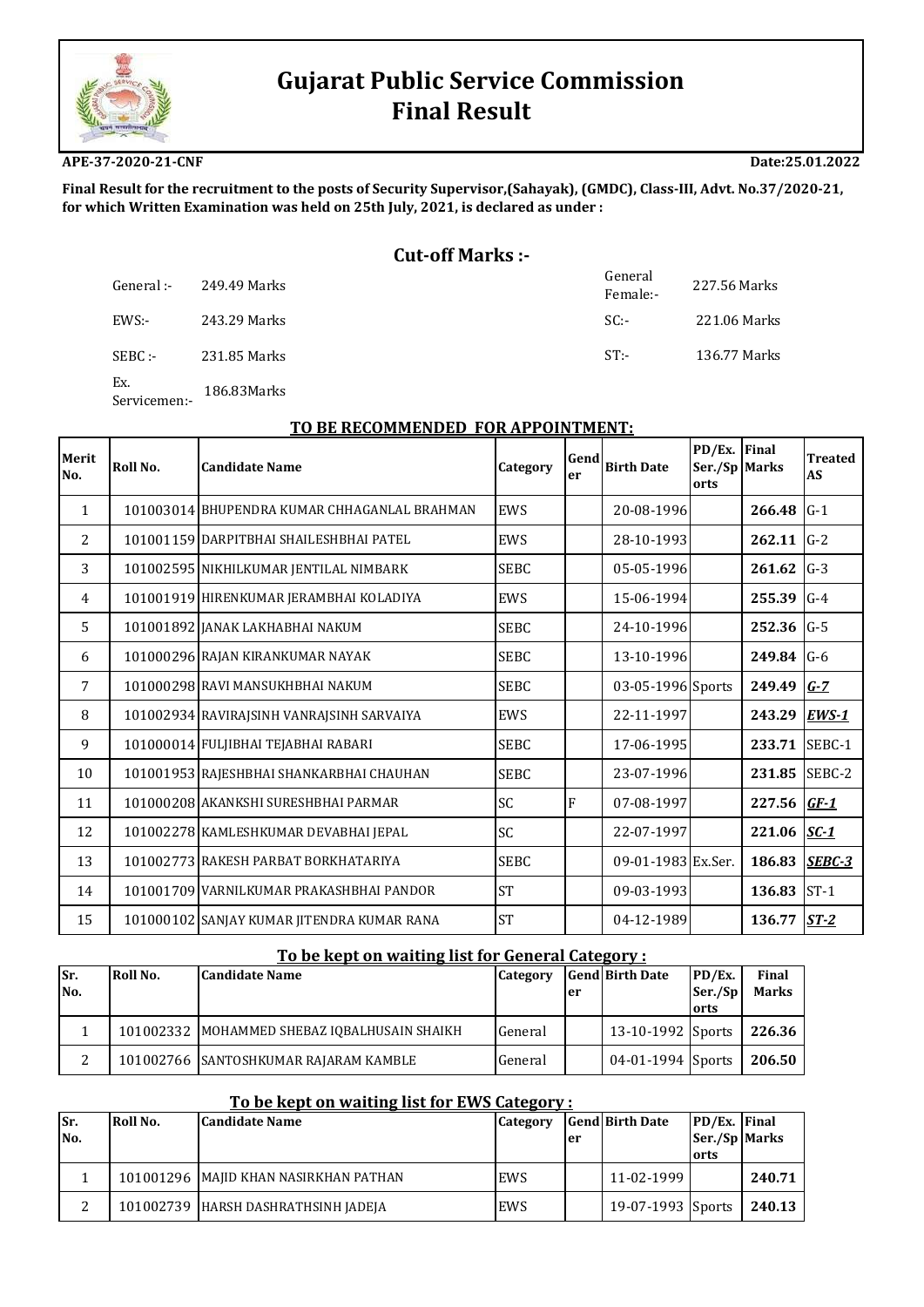# **To be kept on waiting list for SEBC Category :**

| Sr.<br>No. | Roll No. | <b>Candidate Name</b>                         | Category    | er | <b>Gend Birth Date</b> | PD/Ex. Final<br>Ser./Sp Marks<br>orts |        |
|------------|----------|-----------------------------------------------|-------------|----|------------------------|---------------------------------------|--------|
|            |          | 101001661   MITULKUMAR FOGABHAI JOGAL         | <b>SEBC</b> |    | 21-05-1992             |                                       | 229.18 |
| ົ          |          | 101001824   VISHNUPRASAD MYAJAR BHAI BARADIYA | <b>SEBC</b> |    | 14-06-1996             |                                       | 228.72 |

# **To be kept on waiting list for SC Category :**

| Sr. | Roll No. | <b>Candidate Name</b>                     | Category |    | <b>Gend Birth Date</b> | <b>PD/Ex.</b> Final |        |
|-----|----------|-------------------------------------------|----------|----|------------------------|---------------------|--------|
| No. |          |                                           |          | er |                        | Ser./Sp Marks       |        |
|     |          |                                           |          |    |                        | orts                |        |
|     |          | 101001834   MAHENDRABHAI ARJANBHAI CHAVDA | lsc      |    | 05-11-1998             |                     | 219.27 |
|     |          | 101000498 ASHISH PRAVINBHAI MAKWANA       | lsc      |    | 06-08-1996             |                     | 212.98 |

# **To be kept on waiting list for ST Category :**

| Sr. | Roll No. | <b>Candidate Name</b>                    | Category  |    | <b>Gend Birth Date</b> | <b>PD/Ex.</b> Final |        |
|-----|----------|------------------------------------------|-----------|----|------------------------|---------------------|--------|
| No. |          |                                          |           | er |                        | Ser./Sp Marks       |        |
|     |          |                                          |           |    |                        | orts                |        |
|     |          | 101001570 INILESHKUMAR TITABHAI RAVAL    | <b>ST</b> |    | 14-05-1987             |                     | 126.23 |
|     |          | 101002446 KALPESHKUMAR KHETABHAI BHABHOR | <b>ST</b> |    | 14-08-1997             |                     | 118.91 |

#### **Marks obtained by the unsuccessful candidates are as under :-**

| Sr.<br>No.   | Roll No.  | <b>Candidate Name</b>             | Category    | er | <b>Gend Birth Date</b> | PD/Ex.<br>Ser./Sp<br>orts | Final<br><b>Marks</b> |
|--------------|-----------|-----------------------------------|-------------|----|------------------------|---------------------------|-----------------------|
| $\mathbf{1}$ | 101000004 | CHETANBHAI RANABHAI NAI           | <b>SEBC</b> |    | 01-01-1996             |                           | 180.71                |
| 2            | 101000105 | BHAVESHBHAI MADHUBHAI GURJAR      | <b>SEBC</b> |    | 13-07-1989             |                           | 151.57                |
| 3            | 101000138 | HITESHKUMAR RANABHAI LADUMOR      | <b>SEBC</b> |    | 21-11-1997             |                           | 207.73                |
| 4            | 101000268 | UMANGKUMAR DIPAKBHAI CHUNARA      | <b>SEBC</b> |    | 27-01-1997             |                           | 174.30                |
| 5            | 101000285 | SIDDHARAJSINH JAYSINHBHAI DODIYA  | <b>SEBC</b> |    | 01-08-1991             |                           | 227.56                |
| 6            | 101000300 | BHAGATSINH ALUSANGBHAI BARAD      | SEBC        |    | 29-09-1998             |                           | 150.20                |
| 7            | 101000405 | <b>GAUTAM BHUPATBHAI VALA</b>     | <b>SEBC</b> |    | 01-08-1993             |                           | 180.77                |
| 8            | 101000448 | DILIPBHAI BHUPATBHAI KATESHIYA    | SEBC        |    | 10-08-1990             |                           | 163.39                |
| 9            | 101000502 | ASHISH PRAKASHBHAI GAJERA         | EWS         |    | 29-08-1996             |                           | 211.28                |
| 10           | 101000518 | ANANDKUMAR BABUBHAI DESAI         | SEBC        |    | 29-03-1987             | Sports                    | 156.34                |
| 11           | 101000524 | BHAGIRATHSINH BHURABHAI JALIYA    | <b>SEBC</b> |    | 05-04-1990             |                           | 175.54                |
| 12           | 101000547 | KUSH RASHMIKANTBHAI DAVE          | EWS         |    | 08-05-1993             |                           | 159.22                |
| 13           | 101000575 | DHAVALKUMAR KAVJIBHAI TABIYAD     | <b>ST</b>   |    | 31-05-1991             |                           | 109.25                |
| 14           | 101000594 | DHAVALKUMAR KESHAVLAL CHANDPA     | SC          |    | 20-09-1988             |                           | 153.17                |
| 15           | 101000632 | SHIVANI PARAG DAVE                |             | F  | 01-02-1995             |                           | 187.40                |
| 16           | 101000644 | VIJAY LAVJIBHAI BARAIYA           | <b>SEBC</b> |    | 07-12-1995             | Sports                    | 156.49                |
| 17           | 101000778 | DILIPKUMAR JAMUNAPRASAD PRAJAPATI |             |    | 05-09-1996             | Sports                    | 191.35                |
| 18           | 101000799 | JAYDEEP GHANSHYAMBHAI KATARIYA    | <b>SEBC</b> |    | 15-11-1999             |                           | 197.81                |
| 19           | 101000853 | KRUNAL PRATAPBHAI CHAUDHARI       | <b>SEBC</b> |    | 27-03-1996             |                           | 175.75                |
| 20           | 101000899 | BHUPENDRASINH GOVINDSINH VALA     |             |    | 27-01-1987             | Ex.Ser.                   | 169.48                |
| 21           | 101000921 | DILIPSINH AAMBAJI RAJPUT          | <b>SEBC</b> |    | 10-06-1997             | Sports                    | 210.41                |
| 22           | 101000961 | SHAILESH JAGDISHBHAI DOBARIYA     | EWS         |    | 19-01-1991             |                           | 152.99                |
| 23           | 101000975 | BHAVESHKUMAR JIVABHAI BATAVA      | <b>SEBC</b> |    | 10-08-1984             | Ex.Ser.                   | 166.55                |
| 24           | 101001012 | RAMESH KUMAR MOHANJI SOLANKI      | SEBC        |    | 05-05-1985             | Ex.Ser.                   | 167.47                |
| 25           | 101001014 | KARSHANBHAI SHAMLAJI MALI         | <b>SEBC</b> |    | 17-02-1988             |                           | 154.25                |
| 26           | 101001041 | ASHOK JAGDISH BHAI DHAVAD         | SC          |    | 14-03-1994             |                           | 158.87                |
| 27           | 101001186 | SHAILESH MANSINH BHAI CHAUDHRI    | <b>SEBC</b> |    | 07-07-1985             | Ex.Ser.                   | 164.48                |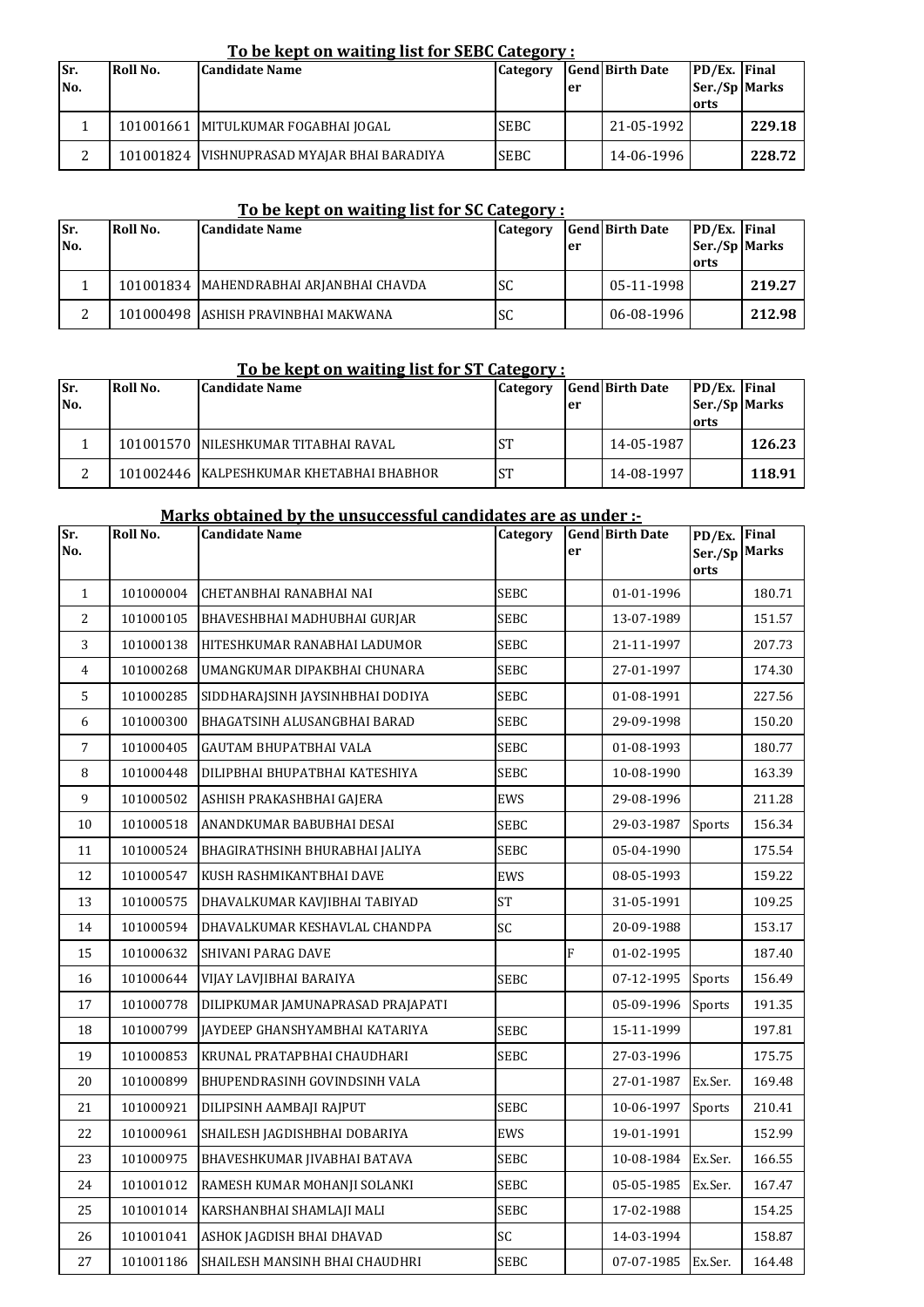| Sr. |           | <b>Candidate Name</b>                | Category    | Gend |                   | PD/Ex.          | Final        |
|-----|-----------|--------------------------------------|-------------|------|-------------------|-----------------|--------------|
| No. | Roll No.  |                                      |             | er   | <b>Birth Date</b> | Ser./Sp<br>orts | <b>Marks</b> |
| 28  | 101001213 | PARESHKUMAR RAMESHCHANDRA BRAHMBHATT |             |      | 19-02-1976        | Ex.Ser.         | 161.95       |
| 29  | 101001214 | VAISHALI KHIMJIBHAI SINGAL           | SC          | F    | 15-05-1991        |                 | 170.30       |
| 30  | 101001223 | BAKULBHAI PRABHUBHAI DHARJIYA        | <b>SEBC</b> |      | 21-12-1994        |                 | 159.64       |
| 31  | 101001325 | SHANI RAMNIKBHAI DESAI               | EWS         |      | 12-01-1999        |                 | 215.66       |
| 32  | 101001337 | KAUSHIK GOVINDBHAI BHEDA             | SC          |      | 15-06-1999        |                 | 158.28       |
| 33  | 101001343 | VANRAJBHAI BALDEVBHAI THAKOR         | SEBC        |      | 03-07-1998        |                 | 196.68       |
| 34  | 101001345 | ANILKUMAR DHARNATBHAI BHEDA          | <b>SEBC</b> |      | 05-08-1985        |                 | 148.87       |
| 35  | 101001355 | DIVYESHKUMAR RANJITBHAI CHAUHAN      | <b>SEBC</b> |      | 11-03-1997        |                 | 222.85       |
| 36  | 101001365 | MANOJ JAYANTILAL MATHUKIYA           | EWS         |      | 01-05-1990        |                 | 183.25       |
| 37  | 101001385 | JOGABHAI BALKABHAI DESAI             | <b>SEBC</b> |      | 21-06-1993        |                 | 150.79       |
| 38  | 101001392 | RAMDEVSINH ARJUNSINH ZALA            | EWS         |      | 17-01-1997        |                 | 160.33       |
| 39  | 101001402 | SIDDHARTH HIMMATBHAI KATHIRIYA       | EWS         |      | 10-08-1998        |                 | 201.07       |
| 40  | 101001423 | PARESHKUMAR MELABHAI DESAI           | <b>SEBC</b> |      | 01-06-1994        |                 | 174.50       |
| 41  | 101001444 | ASHOK DANABHAI AARETHIYA             | EWS         |      | 07-09-1998        |                 | 170.22       |
| 42  | 101001449 | VIVEKKUMAR NARESHBHAI SADHU          | SC          |      | 09-10-1998        | Sports          | 190.14       |
| 43  | 101001495 | NARESHKUMAR HARIBHAI CHAUDHARY       | <b>SEBC</b> |      | 01-06-1991        |                 | 202.27       |
| 44  | 101001503 | PANKAJ RAMESHBHAI SOLANKI            | SC          |      | 18-03-1999        |                 | 163.19       |
| 45  | 101001509 | SANNYKUMAR JAGDISHBHAI KUNDALIYA     | EWS         |      | 30-01-1998        | Sports          | 158.70       |
| 46  | 101001519 | LAKHAMANBHAI PITHABHAI DER           | SEBC        |      | 11-04-1997        |                 | 154.25       |
| 47  | 101001559 | HARSHIDABA KRIPALSINH JADEJA         | EWS         | F    | 24-01-1997        |                 | 166.75       |
| 48  | 101001573 | SHARDUL HEMANTKUMAR DAVE             |             |      | 09-03-1997        |                 | 148.83       |
| 49  | 101001578 | NIRMAL CHANDUBHAI AERDA              | <b>SEBC</b> |      | 21-09-1993        |                 | 182.44       |
| 50  | 101001584 | AMITKUMAR CHATURBHAI PADSALA         | EWS         |      | 27-04-1998        |                 | 161.60       |
| 51  | 101001667 | DIXIT MANSUKHBHAI TOGADIYA           | EWS         |      | 02-11-1998        |                 | 202.82       |
| 52  | 101001670 | PUSHPRAJ AJITSINH PARMAR             | <b>SEBC</b> |      | 01-03-1994        |                 | 218.04       |
| 53  | 101001673 | RAMESHKUMAR BHARATABHAI NALVAYA      | <b>ST</b>   |      | 08-06-1994        |                 | 96.10        |
| 54  | 101001675 | PRUTHVIRAJSINH MAHENDRASINH VAGHELA  |             |      | 29-11-1991        |                 | 174.59       |
| 55  | 101001681 | SOHAM NARANBHAI RATHOD               | <b>SEBC</b> |      | 12-04-1999        |                 | 224.30       |
| 56  | 101001685 | PAVAN INDRAVADAN PATEL               | EWS         |      | 05-12-1996        |                 | 170.03       |
| 57  | 101001698 | PRATIPALSINH VIJAYSINH JADEJA        | EWS         |      | 25-01-1992        |                 | 166.33       |
| 58  | 101001717 | PRAVIN KUMAR PRAHLAD BHAI PATEL      |             |      | 01-09-1983        | Ex.Ser.         | 175.85       |
| 59  | 101001772 | RAJESH ISHWARBHAI CHALODIYA          | EWS         |      | 25-01-1995        |                 | 183.27       |
| 60  | 101001825 | JAYESHBHAI ZAVERBHAI MER             | <b>SEBC</b> |      | 26-11-1995        |                 | 175.96       |
| 61  | 101001841 | RAJDEEP BHAGVANBHAI CHAUDHARY        | <b>SEBC</b> |      | 03-04-1999        |                 | 166.01       |
| 62  | 101001897 | DIVYESH MUKUNDBHAI DANGAR            |             |      | 10-06-1996        | Sports          | 173.84       |
| 63  | 101001908 | NAGARBHAI MADHABHAI VANIA            | <b>SEBC</b> |      | 10-07-1983        | Ex.Ser.         | 162.37       |
| 64  | 101001973 | SANJAY DHIRUBHAI KHAKHARIYA          | EWS         |      | 02-06-1994        |                 | 151.68       |
| 65  | 101002005 | BHARGAVRAJSINH INDRAJITSINH VALA     | EWS         |      | 23-10-1990        | Sports          | 190.69       |
| 66  | 101002117 | ASHWINI SAGAR AMBAVALE               |             | F    | 07-10-1987        |                 | 103.30       |
| 67  | 101002167 | DIPESH JAGDISHBHAI BAVARVA           | EWS         |      | 02-08-1999        |                 | 205.45       |
| 68  | 101002218 | DHANRAJSINH LALSINH RATHOD           | EWS         |      | 16-07-1991        |                 | 196.73       |
| 69  | 101002358 | JAYDIPSINH HARISHCHANDRASINH SOLANKI | EWS         |      | 01-06-1999        | Sports          | 208.88       |
| 70  | 101002375 | HEMANG KARANSINH DESAI               | <b>SEBC</b> |      | 10-08-1991        |                 | 157.36       |
| 71  | 101002391 | SACHINKUMAR MAHENDRABHAI PATEL       |             |      | 29-07-1980        | Ex.Ser.         | 150.46       |
| 72  | 101002418 | SIDDHARAJSINH BALDEVSINH SARVAIYA    | EWS         |      | 12-04-1999        | Sports          | 169.54       |
| 73  | 101002430 | VIRAL SHAILESHBHAI PATEL             | EWS         |      | 27-05-1997        | Sports          | 197.16       |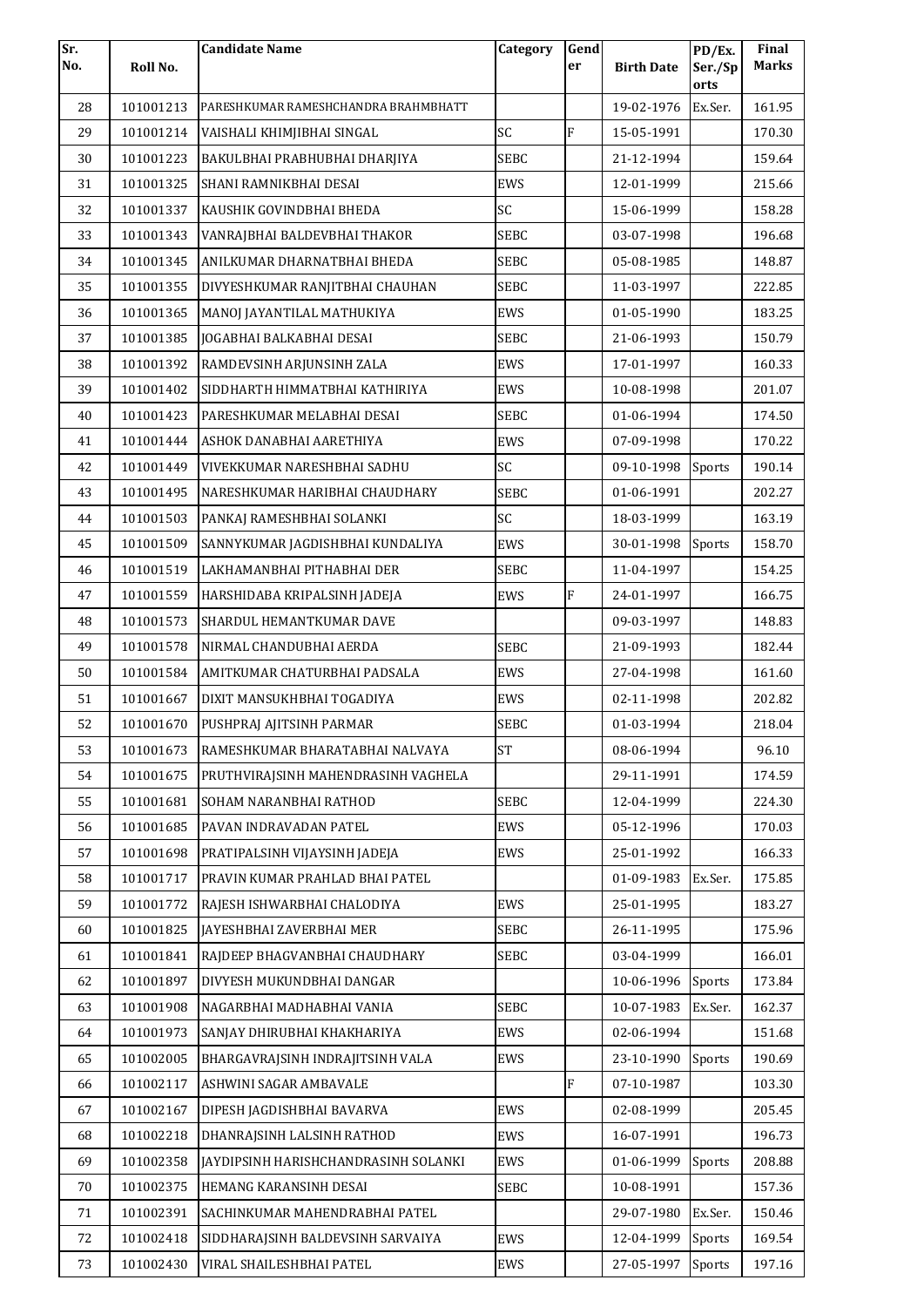| Sr. |           | <b>Candidate Name</b>                          | Category    | Gend           |                   | PD/Ex.          | Final        |
|-----|-----------|------------------------------------------------|-------------|----------------|-------------------|-----------------|--------------|
| No. | Roll No.  |                                                |             | er             | <b>Birth Date</b> | Ser./Sp<br>orts | <b>Marks</b> |
| 74  | 101002447 | <b>JOYEL SADGUNBHAI MACWAN</b>                 |             |                | 01-11-1992        |                 | 152.44       |
| 75  | 101002467 | SUNIL JAGDISHBHAI MORI                         | <b>SEBC</b> |                | 13-07-1998        |                 | 204.48       |
| 76  | 101002514 | PRAVINKUMAR DAHYABHAI PRAJAPATI                | <b>SEBC</b> |                | 30-06-1990        |                 | 172.47       |
| 77  | 101002565 | PRANAV KUMAR NATHUBHAI DUNGARANI               | EWS         |                | 25-11-1997        |                 | 200.68       |
| 78  | 101002571 | DIGVIJAY RAMESHBHAI PARMAR                     | SC          |                | 13-01-1992        |                 | 168.91       |
| 79  | 101002610 | <b>IITENDRA KUMAR GHANSHYAM SINGH BISORIYA</b> |             |                | 01-06-1986        | Ex.Ser.         | 150.79       |
| 80  | 101002611 | NIRALI PRAVINBHAI SAKHIYA                      |             | $\rm F$        | 10-02-1999        | Sports          | 136.26       |
| 81  | 101002617 | SANDIP VASHARAMBHAI GADHAVI                    | <b>SEBC</b> |                | 09-11-1997        |                 | 208.24       |
| 82  | 101002627 | KAILASH DAHYABHAI MALI                         |             |                | 24-04-1996        |                 | 156.47       |
| 83  | 101002647 | PRAKASH RAMESHBHAI MAKAVANA                    | SC          |                | 04-02-1991        |                 | 169.93       |
| 84  | 101002658 | MIKURAJ SAJJANSINH BHATI                       | EWS         |                | 30-10-1994        |                 | 163.87       |
| 85  | 101002803 | KADAVA RAMESHBHAI DODIYA                       |             |                | 17-09-1994        | Sports          | 148.69       |
| 86  | 101002832 | SATISHKUMAR MADHABHAI AJARA                    | <b>SEBC</b> |                | 30-05-1995        |                 | 155.80       |
| 87  | 101002867 | VAISHAKHI NARESHBHAI SADHU                     | SC          | $\overline{F}$ | 26-02-1996        |                 | 177.33       |
| 88  | 101002901 | HARSHIDA BHARATBHAI TRIVEDI                    |             | $\rm F$        | 06-07-1997        | Sports          | 131.96       |
| 89  | 101002923 | HIRALBEN PRAVINSINH DODIYA                     |             | F              | 15-11-1995        |                 | 100.88       |
| 90  | 101002939 | KISHOR DUDABHAI VANIYA                         | <b>SEBC</b> |                | 30-07-1997        |                 | 154.18       |
| 91  | 101002947 | MANISHKUMAR MOHANBHAI CHAVDA                   | SC          |                | 13-04-1992        |                 | 160.60       |
| 92  | 101002964 | HARSH ARVINDBHAI BUTANI                        |             |                | 28-02-1999        |                 | 188.51       |
| 93  | 101002973 | BHAVIK KISHORBHAI DHOLU                        | EWS         |                | 26-01-1998        |                 | 201.46       |
| 94  | 101002980 | KISHORKUMAR PITHABHAI LADUMOR                  | <b>SEBC</b> |                | 04-03-1994        |                 | 152.28       |
| 95  | 101002984 | BHARAT SAMAT BHAI BHADKA                       | <b>SEBC</b> |                | 02-01-1985        |                 | 216.24       |
| 96  | 101003029 | KARAN RAMBHAI DHAMA                            | <b>ST</b>   |                | 07-09-1996        |                 | 105.05       |
| 97  | 101003040 | KAUSHIK TULSIDAS DUDHREJIYA                    | <b>SEBC</b> |                | 06-09-1996        |                 | 184.86       |
| 98  | 101003046 | VIRAL MANSUKHBHAI LATHIYA                      | <b>SEBC</b> |                | 02-04-1998        |                 | 187.46       |
| 99  | 101003076 | SURPALSINH BHIKHUSINH VAGHELA                  | EWS         |                | 15-05-1993        |                 | 210.82       |
| 100 | 101003084 | SANJAYKUMAR DHIRUBHAI PATEL                    | EWS         |                | 17-05-1989        |                 | 178.33       |
| 101 | 101003085 | VIDHI BHARATKUMAR JOSHI                        |             | $\rm F$        | 14-06-1996        |                 | 135.53       |
| 102 | 101003104 | JAYDIPBHAI SHEEVABHAI GOHIL                    | <b>SEBC</b> |                | 21-07-1997        |                 | 160.36       |
| 103 | 101003111 | VIRAM MULJIBHAI GADHVI                         | <b>SEBC</b> |                | 01-06-1999        |                 | 171.25       |
| 104 | 101003113 | HEMANTKUMAR BHIKHABHAI SUTARIYA                | SC          |                | 20-10-1992        |                 | 150.44       |
| 105 | 101003149 | DHARMESH RUKHADBHAI NAKUM                      | <b>SEBC</b> |                | 12-06-1998        |                 | 208.50       |
| 106 | 101003178 | SHAILENDRASINH KISHORSINH JADEJA               |             |                | 19-07-1992        |                 | 170.93       |
| 107 | 101003225 | RANVIRSINH RATANSINH VAGHELA                   | EWS         |                | 27-05-1999        |                 | 149.30       |
| 108 | 101003242 | RAVIKIRAN BHIKHABHAI PARMAR                    | SC          |                | 19-03-1987        |                 | 173.12       |
| 109 | 101003307 | ASHISH VASHRAMBHAI DESAI                       | <b>SEBC</b> |                | 03-12-1995        |                 | 194.31       |
| 110 | 101003341 | DHARMESHKUMAR VAJSHIBHAI MAKVANA               | <b>SEBC</b> |                | 26-10-1990        |                 | 208.17       |
| 111 | 101003373 | NIKEETABEN MANAHARBHAI RADADIYA                |             | $\rm F$        | 06-01-1997        |                 | 205.63       |
| 112 | 101003381 | VISHAL JAGDISHBHAI BELADIYA                    | EWS         |                | 29-10-1996        | Sports          | 187.07       |
| 113 | 101003392 | KIRAN RAJUBHAI PATIL                           |             |                | 16-03-1997        |                 | 195.14       |
| 114 | 101003411 | CHETNABA CHENJI VAGHELA                        | EWS         | $\rm F$        | 12-02-1991        |                 | 159.51       |
| 115 | 101003419 | DEVALBEN BHORABHAI GADHAVI                     | <b>SEBC</b> | $\rm F$        | 13-06-1996        |                 | 164.66       |
| 116 | 101003456 | SATISHKUMAR GOVINDBHAI PRAJAPATI               | SEBC        |                | 21-08-1994        |                 | 204.52       |
| 117 | 101003472 | PRAVINKUMAR PRAKHABHAI CHAUDHARI               | <b>SEBC</b> |                | 01-01-1998        |                 | 172.14       |